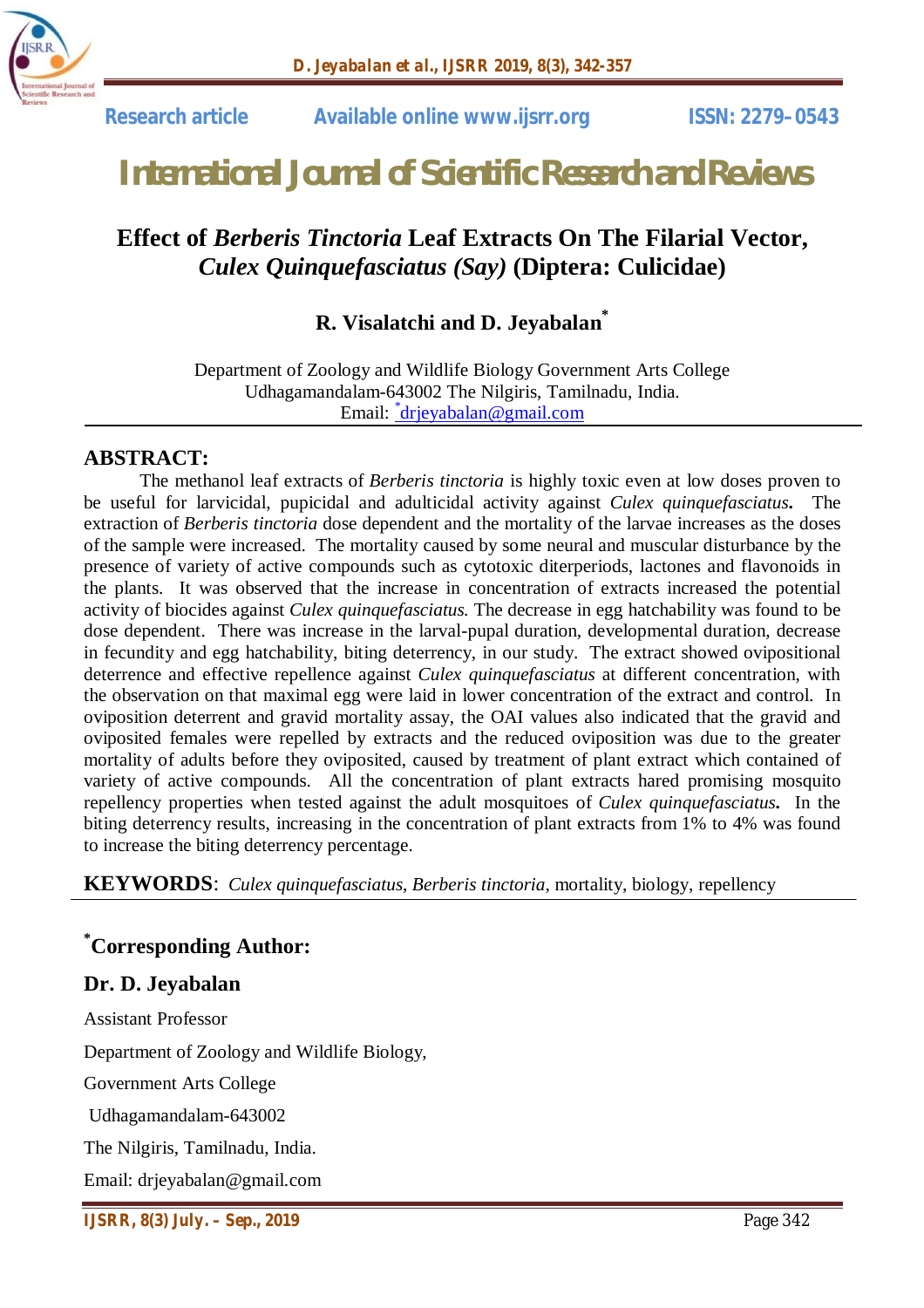#### **INTRODUCTION:**

Mosquitoes are the major vector for the transmission of several communicable diseases like malaria, dengue fever, yellow fever, filariasis, schistosomiasis, Japanese encephalitis, etc., causing millions of deaths every and also cause allergic responses in humans that include local skin and systemic reactions such as angioedema<sup>1,2</sup>. *Culex quinquefasciatus* is a predominant house-resting mosquito in many tropical countries<sup>3</sup>. Breeding in polluted water such as blocked drains, damaged septic tanks, or soak age pools close to human habitations. It is a pan tropical pest and urban vector of *Wuchereria bancrofti* which causes filarial fever<sup>4</sup>. *Culex quinquefasciatus* commonly called the southern house mosquito is the principal vector of lymphatic filariasis caused by *Wuchereria*  bancrofti and a potential vector of *Dirofilaria immitis*<sup>5</sup>. It is the one of the most widespread mosquitoes in the world. Lymphatic filariasis is probably the fastest spreading insect-borne disease of humans in the tropics. The disease has a focal distribution, and it is estimated that currently over 2.5 million people are at risk of acquiring filariasis<sup>6</sup>. Both diseases not only cause mortality and morbidity among humans but also cause social, cultural, environmental and economic loss to the society<sup>7</sup>.

Chemical insecticides play a major role in efforts to manage mosquito populations. Although chemicals have been used successfully as components of pest management strategies, many of these synthetic insecticides are limited in mosquito control programs. This limitation is largely as a result of environmental contamination and insecticide resistance to DDT and almost all classes of pesticides used for control of disease vectors include pyrethroids, carbamates, and organophosphates<sup>8</sup>.

Plants are rich source of alternative agents for control of mosquitoes, because they possess bioactive chemicals, which act against a number of species including specific target-insects and are eco-friendly. Plant based pesticides are less toxic, delay the development of resistance and are easily biodegradable<sup>9</sup>. Plant based products do not have any hazardous effect on ecosystem. Plant's secondary metabolites and their synthetic derivatives provide alternative source in the control of mosquitoes biodegradable. The phytochemicals derived from plant resources possess a complex of chemicals with unique biological activity. The phytochemicals derived from plant resources can act as larvicidal, ovicidal, oviposition deterrence, growth and reproduction inhibitors, repellents, growth regulation, fecundity suppression, male sterility and smoke toxicity $^{10}$ .

Many popular practices exist to avoid the deadly disease carried by mosquitoes and nuisance of mosquito bites such as fumigation, burning green leaves on the hut's threshold, mosquito coils, insecticide sprays, and repellents. For example, smoke is a common method of repelling biting mosquitoes that is used throughout the world<sup>11</sup>. Fresh or dried plants are frequently added to fires to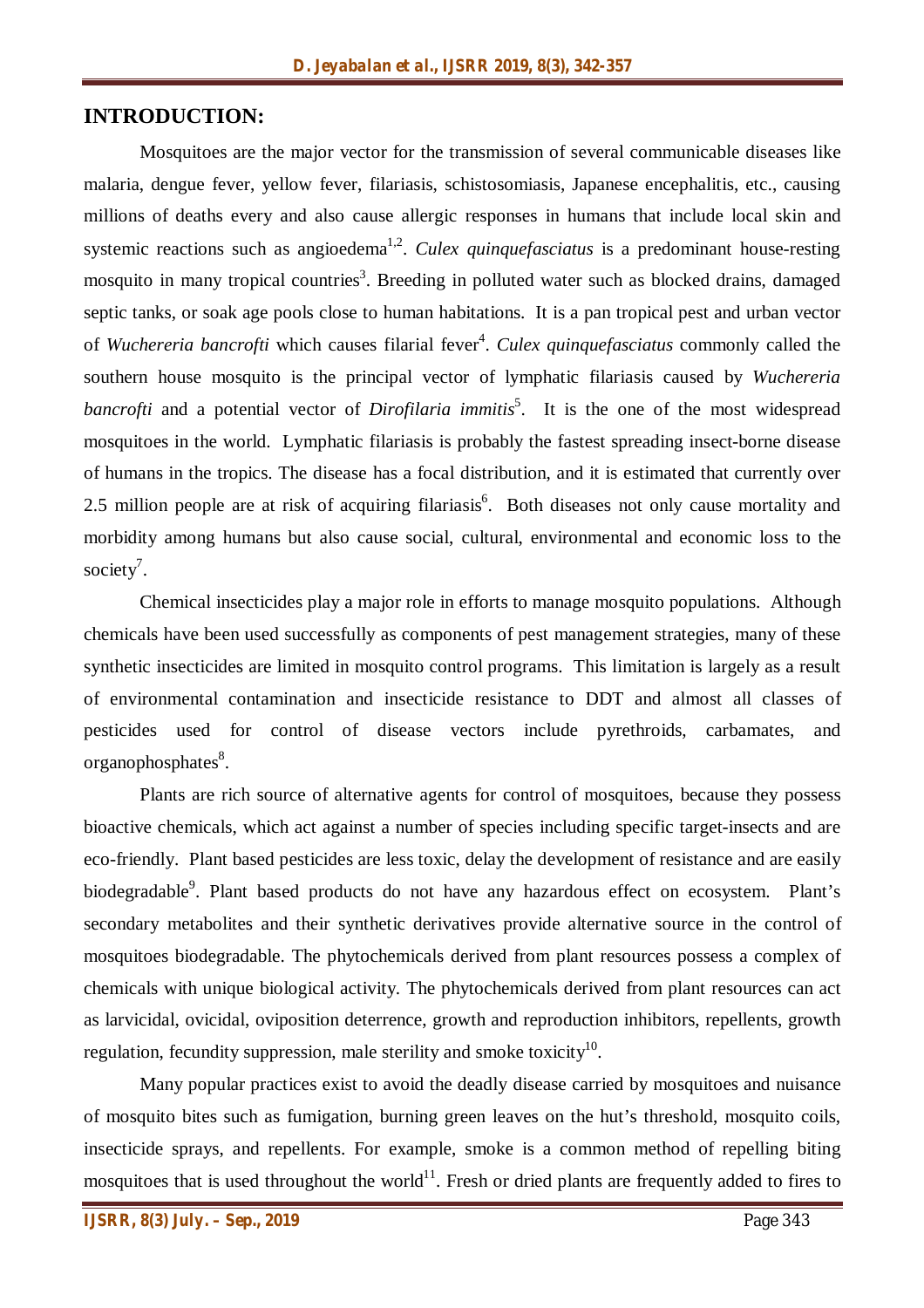enhance the repellent properties of the smoke. Also, this repellency of plant material has been exploited for thousands of years by man, most simply by hanging bruised plants in houses, a practice that is still in wide use throughout the developing countries<sup>12</sup>. Therefore, utilizing homegrown repellents may reduce the need for foreign imports where exchange rate inequalities and transport costs inflate expenditure. Plants have also been used in the form of crude fumigants where plants were burnt to drive away nuisance mosquitoes and later as oil formulations applied to the skin or clothes. Many of the fumigants used produce smoke that is obnoxious to man, and thus was assumed to be repellent to insects. It has also been shown that when applied topically at 2% strength in a base of coconut oil, neem oil provides 100% protection against biting by all Anopheles species during a 12-hour period $^{13}$ .

Mosquito coils made from dried plants and combustible materials such as sawdust are also a cheap and often an effective method of repelling mosquitoes. As well as being cheap and locally available, natural repellents are normally culturally acceptable and locally known. On the other hand, the use of smoke as a repellent is not desirable due to the respiratory problems it can cause. However, the protection from malaria this practice may provide goes some way to balance out the health risks associated with this method, particularly as the primary use of the fires is for cooking<sup>14</sup>. A possible new, low-technology method to release plant volatiles is thermal expulsion where the plant material is placed on a metal plate over a fire<sup>15</sup>. It appears to provide greater repellency than direct burning of plant material, possibly since it releases different repellent compounds, and may carry a lower risk of causing respiratory disease since less smoke is produced this way.

Oviposition is one of the most important events in the lifecycle of mosquitoes. Therefore, gravid mosquito females show a high degree of preference in selecting oviposition sites (Day, 2016). This preference may be due to the presence of oviposition pheromones or oviposition attractants and repellents in natural habitats<sup>16,17</sup>. Application of oviposition repellent is an effective strategy to control mosquito populations since controlling the egg and larva is easier compared to targeting at the free-flying adult. Essential oils derived from various plants show varied bioactivities against mosquito species. These activities range from toxicity with ovicidal, larvicidal, pupicidal<sup>18,19</sup> to adulticidal activities that include oviposition deterrence and repellent actions $20,21$ .

The mode of action of the extract as it impacted on the development of the larvae was studied and it was found that there was delay in the development of the larvae to the pupal stage after exposure of the third instar larvae to all the concentrations of the extract and this was especially noted in the lower concentrations. The benefits of larval prolongation is that mosquito larvae numbers are reduced due to the longer periods needed for new generations to complete the mosquito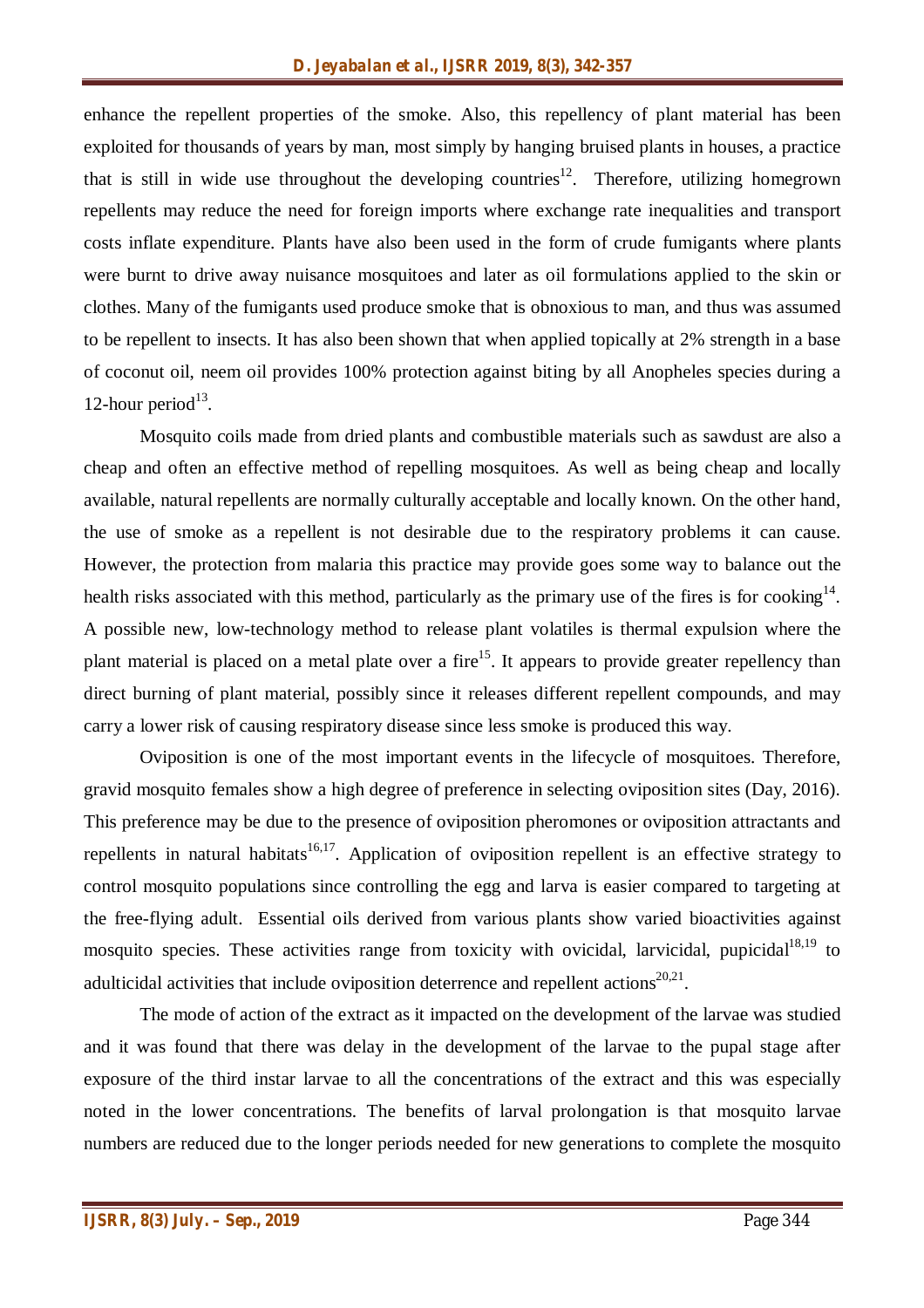life  $cycle^{22}$  and many studies have drawn attention to the effects of plant extracts on growth retardation and elongation of developmental periods on mosquito species.

Repellent technologies are similar in regards to their ability to prevent mosquitoes from feeding on susceptible individuals. However, the modes by which these chemistries exert their effects are unique. Biting deterrence may be accomplished by a variety of means including the disruption or interference of proper host-seeking, altering the locomotion of the insect, or causing mortality when in contact with repellent compounds. All of these responses disrupt the ability of the vector to successfully contact and feed on the host, resulting in successful repellency. The act of repelling biting arthropods is not a modern approach. Documented attempts of deterring hematophagous insects date back to antiquity. Among the earliest reports of repellent use are from Herodotus, a Greek historian<sup>23</sup>. His account of communities burning plants to prevent the aggregation of biting flies demonstrates the success of this strategy. Before synthetic chemistry approaches, botanical extracts and mechanical barriers constituted the primary means by which individuals prevented bites from arthropods. Among the most successful plant extracts initially used for the prevention of mosquito bites were citronella, cassia, cedar, lavender, eucalyptus and neem tree oil $^{24,25}$ .

In fact, many researchers have reported on the effectiveness of plant extracts against mosquito larvae since, they constitute a rich source of bioactive compounds that are target-specific ecological safe, non-development of resistance, reduced number of applications, higher acceptability, and suitability for rural areas<sup>26, 27, 28</sup>. Therefore in the present study I have screened *Berberis tinctoria* leaves extract on the larvicidal, pupicidal, adulticidal, larval, pupal and adult duration, reproductive activity, repellency and biting deterrency of *Culex quinquefasciatus.*

#### **MATERIALS AND METHODS:**

#### *Collection and preparation of plant extract*

Healthy leaves of *Berberis tinctoria* have been collected from the forest of Nilgiri hill. The collected plant material was washed in tap water, cut into small pieces, and air dried. After the plant was completely dry, they have been ground into power, and then macerated in methanol solvent at room temperature for 3 days, and filtered. The combined filtrate were concentrated to dryness by rotary evaporation at  $50^0$ <sub>C</sub> and kept in a freezer. In preparing test concentrations, each plant extract was volumetrically diluted in methanol.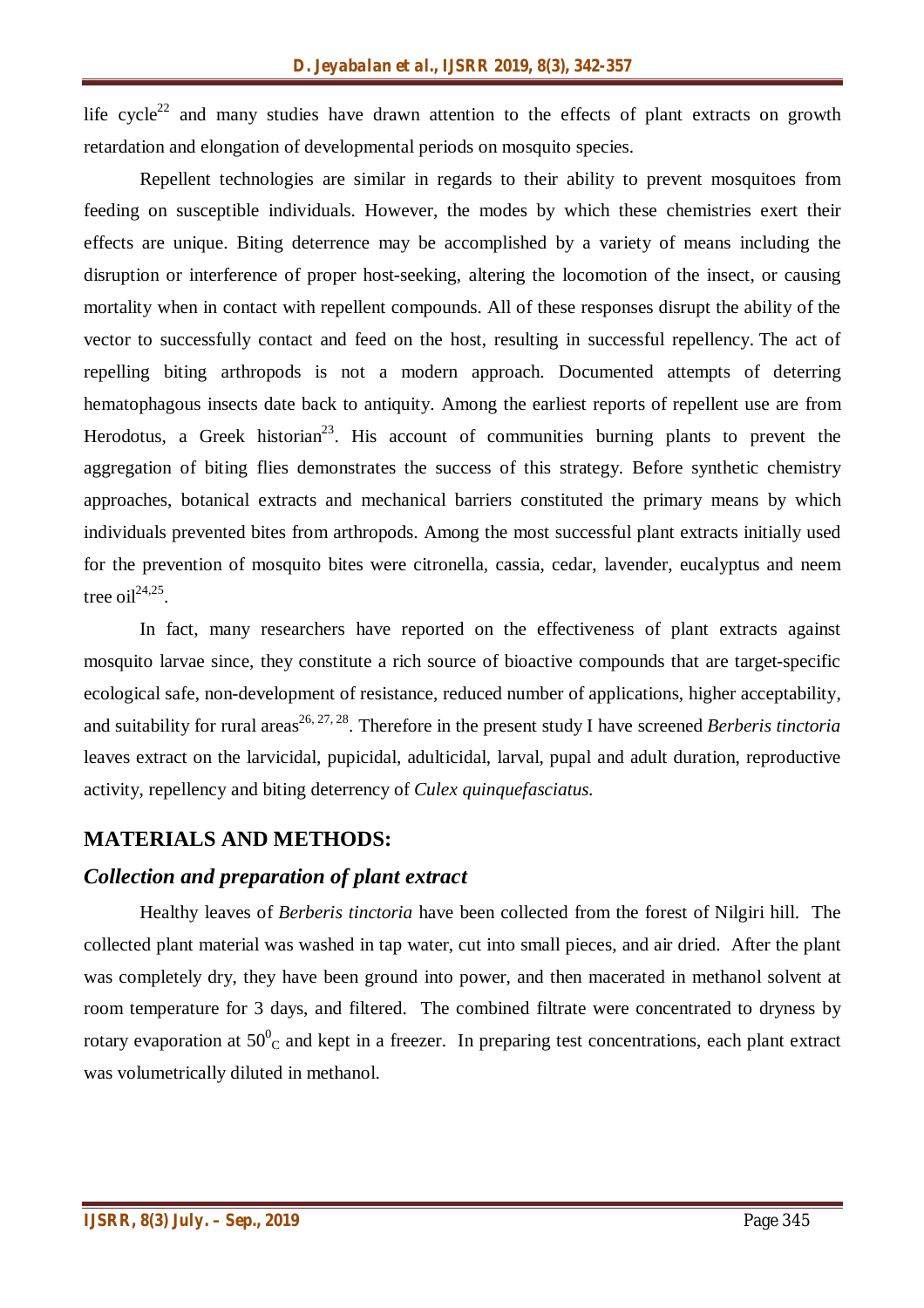#### *Mosquito Culture*

 Mosquito larvae/eggs of *Culex quinquefasciatus* have been collected in and around Ooty. The mosquito colonies were maintained  $27 \pm 2^0$  C, 75-85% relative humidity index a 4:10 light/dark period cycle<sup>29</sup>.

#### *Larvicidal and Pupicidal assays*

Larva tested for the present study was obtained from our laboratory culture. Freshly hatched/moulted larvae were used for the bioassay tests. The required of plant extract concentrations were mixed thoroughly with 200ml of rearing water in 500ml plastic troughs.

One hundred early fourth instars mosquito larvae were released into each trough. Larvae food consisted of 1g of finely ground dog biscuits per day per trough. Dried coconut midribs were place over water as the substratum for pupation. The plastic trough containing 200ml of rearing water with different solvents served as the control. Dead larvae and pupae was removed and counted at 24hrs intervals. Observations on larval and pupal mortality were recorded. The experiment was replicated five times. Percentage mortality observed in the control was subtracted from that observed in the treatments $^{30}$ .

The day from moulting of the larvae to pupation and to adulthood was noted. Fecundity was assessed by counting the number of eggs laid during the life span by control and experimental mosquitoes. The larvae and pupal duration of treated and control individuals were compared and developmental rates were determined.

#### *Adulticidal assay*

*Culex quinquefasciatus* fresh adults were exposing to filter paper treated with different concentration of plant extracts. The paper was keep inside the beaker. Muslin cloth covering the beaker was also treated. Control insects were exposing only to distilled water with methanol treated paper and muslin cloth. Mortality count was taken after 24hrs<sup>31</sup>.

#### *Ovipositional Assay*

Different quantities of plant extracts from a stock solution were mixed thoroughly with 200 ml of rearing water in 250 ml glass jars to obtain the concentration desired for the tests with *Culex quinquefasciatus*. The gravid females were given a choice between treated and control jars. During the tests, the groups of females were kept separate for 48hrs in cages measuring 25x 25x30cm. After the eggs were counted the oviposition activity index (OVI) was calculated using the formula:

 $OAI = (Nc-Nt)/(Nc+Nt) \times 100$ 

Where Nc is the number of eggs in the control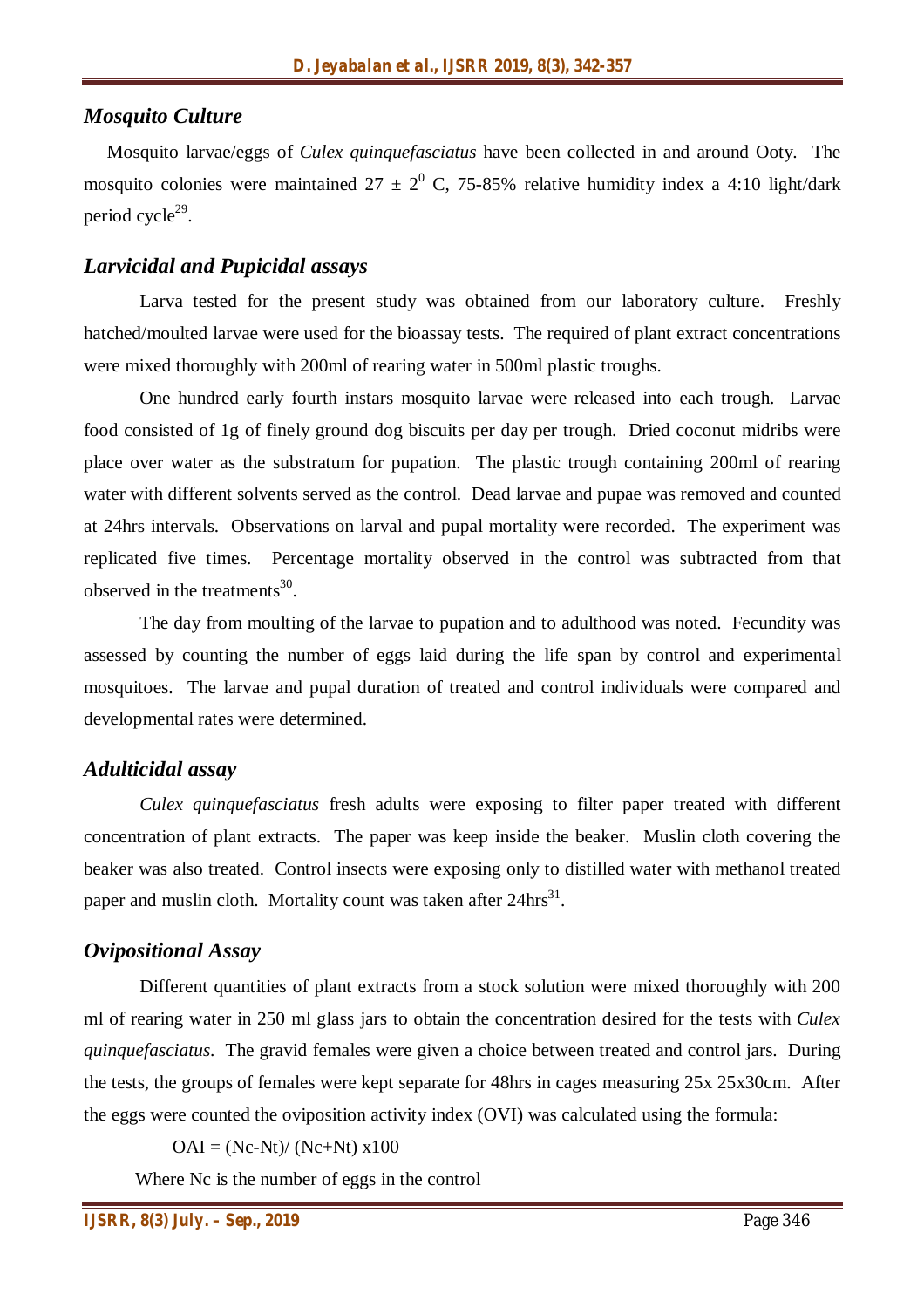Nt is the number of eggs in the treatment

#### *Ovicidal assay*

*Culex quinquefasciatus* eggs were released in water. The test extracts were added in desired quantities and hatching were observed for one week. The eggs were then exposed to deoxygenated water and the number of hatching eggs was recorded. Percentage hatching was compared with the control in which only distilled water with different solvents were used $3<sup>1</sup>$ .

#### *Repellency Activity*

Different concentrations of plant extract were mixed thoroughly with 10ml of goat blood in glass plate. The untreated blood served as the control. Adult females were release into each cage. The number of females landing on the treated blood and untreated blood were recorded. The repellent index of the plant extract was calculated as previously described $^{29}$ .

#### **Biting deterrency activity**

The percentage protection in relation to dose method was used<sup>32</sup>. Blood starved female *Culex quinquefasciatus* (100 nos), 3-4 days old, was kept in a net cage (45x30x54 **cm** area of the test person was cleaned with isopropanol. After air drying the arm, a 25 mc area of the dorsal side of the skin was exposed, the remaining portion was covered by rubber gloves. The plant extracts were dissolved in methanol, distilled water with methanol solvent served as control. Different concentration of the plant extracts was applied. The control and treated arms was introduced simultaneously into the cage. The numbers of bites was count over 5mints from 6pm to 6am. The experiment was conduct five times. The percentage protection was calculated by using formula: Percentage protection= **(**No. of bites received by control arm**) –** (No of bites received by treated arm)

(No of bites received by control arm)

#### *Statistical analysis*

All data was subject to analysis of variance and the treatment mean was separated by Duncan's Multiple Range Test<sup>33</sup>. Statistical analysis was carried out using the (Statistical Package Social Science) SPSS software, version 16.0.

#### **RESULTS:**

The locally grown endemic medicinal plant *Berberis tinctoria* was collected and the solvents extracts of their leaves were tested for larvicidal, pupicidal, adulticidal, larval duration, pupal duration, adult duration, reproductive activity, repellency and biting deterrency of *Culex quinquefasciatus*. The assay of the investigated plant species were carried out using different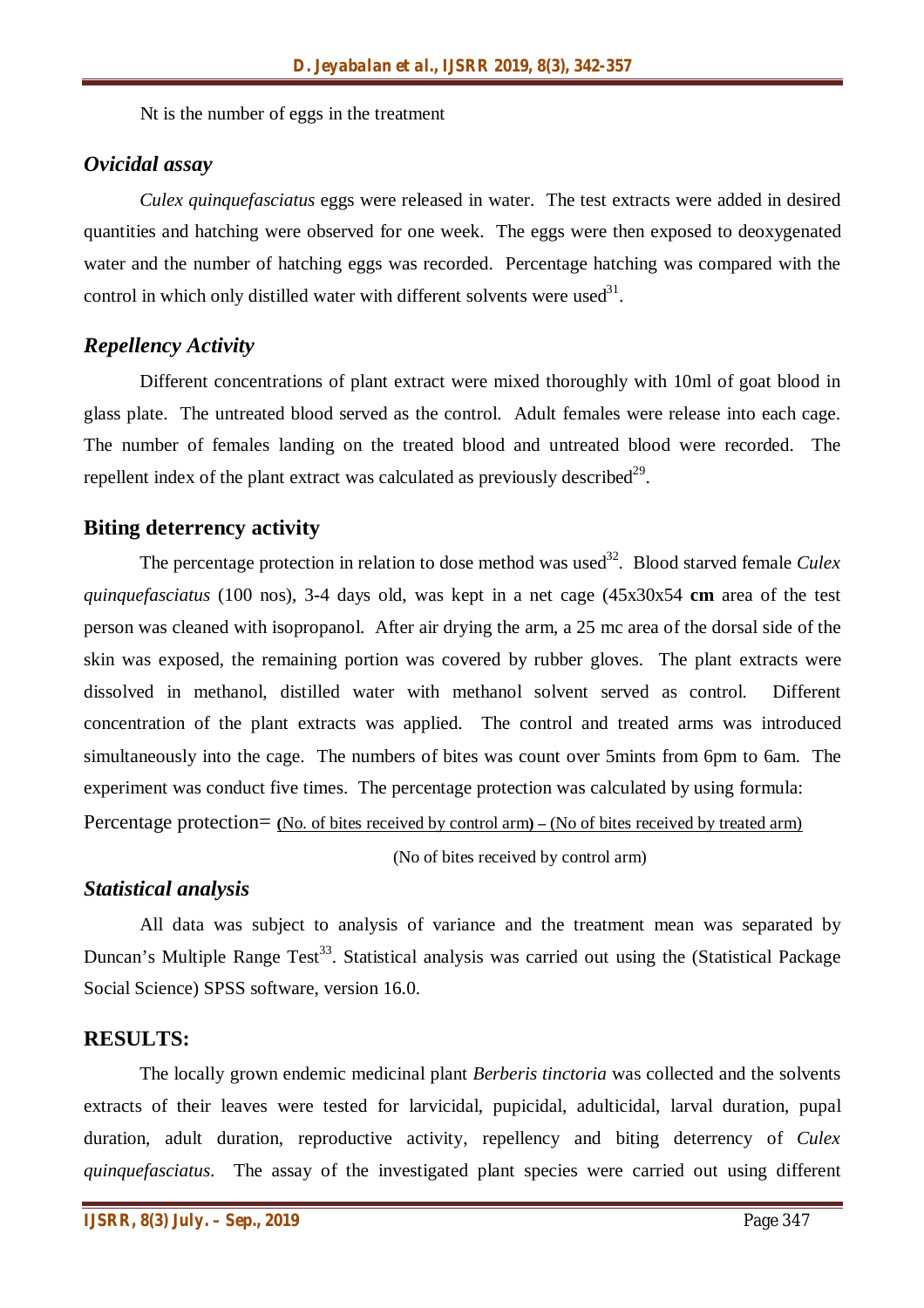concentration with methanol on *Culex quinquefasciatus*. The plant was more effective at high concentrations, the toxic effect however increased with increase in the concentrations of the extract. A moderate effect of plant extracts were observed at lower concentration but exhibited higher activity as the concentration increased.

| <b>Mosquito</b> |           |           |            | 95% confidence limit |            |            |            | <b>Regression</b>     |
|-----------------|-----------|-----------|------------|----------------------|------------|------------|------------|-----------------------|
| Larval          | $LC_{50}$ | $LC_{90}$ |            | $LC_{50}$            |            | $LC_{90}$  | $X^2$ (df) | <b>Equation</b>       |
| stages          | (%)       | (%)       | <b>LCL</b> | <b>UCL</b>           | <b>LCL</b> | <b>UCL</b> |            |                       |
| $1st$ Instar    | 1.45      | 5.97      | 0.99       | 2.02                 | 3.80       | 14.39      | 6.25(3)    | $Y = -335 + 2.083X$   |
| $2nd$ Instar    | 1.70      | 6.96      | 1.47       | 1.95                 | 5.56       | 15.36      | 5.21(3)    | $Y = -0.480 + 2.090X$ |
| $3rd$ Instar    | 2.36      | 7.81      | 1.71       | 3.34                 | 5.04       | 18.12      | 7.18(3)    | $Y = -916 + 2.462X$   |
| $4th$ Instar    | 2.57      | 8.23      | 1.91       | 3.58                 | 5.41       | 21.99      | 6.61(3)    | $Y = -1.040 + 2.535X$ |

**Table 1. LC<sup>50</sup> and LC<sup>90</sup> values of methanol leaf extracts of** *Berberis tinctoria* **against larvae of** *C. quinquefasciatus*

 $LC_{50}$ ,  $LC_{90}=$  Lethal Concentration, LCL= Lower confidence Limit, UCL = Upper confidence Limit, X<sup>2</sup> - Chi-square value, df= degree of freedom, Significant at P≤0.05, PFOBIT=Intercept + BX (Covariates X are transformed using the base 10.00 logarithm).

The LC<sub>50</sub> and LC<sub>90</sub> values of *Berberis tinctoria* with methanolic leaf extract is given in Table - 1). The result reveals that, *Berberis tinctoria* requires less concentration to bring out 50% and 90% mortality of *Culex quinquefasciatus* larval forms and the  $LC_{50}$  and  $LC_{90}$  values of the experimental plant for  $1<sup>st</sup>$  instar larva gives the result (1.45; 5.97). It can be clearly understood by this observation that exhibits higher mortality at lower concentration. Similar observation is registered for 2nd, 3rd and 4th instar larval forms. When comparing between the solvent and control, it can be clearly seen that, methanol leaf extract exhibits higher mortality at low concentration than control.

| S.No | <b>Treatment</b>   | Concentration $(\% )$ | <b>Pupal</b><br>Mortality $(\% )$ | <b>Adult mortality</b><br>$\frac{9}{6}$ | <b>Adult emergency</b><br>$\frac{1}{2}$ |
|------|--------------------|-----------------------|-----------------------------------|-----------------------------------------|-----------------------------------------|
|      | Control            |                       |                                   |                                         |                                         |
|      |                    |                       | 00 <sup>d</sup>                   | $00^{\circ}$                            | $100^{\rm a}$                           |
|      |                    |                       | $25^{\circ}$                      | $28^{\circ}$                            | ດາເ                                     |
| ◠    | Berberis tinctoria |                       | 36 <sup>o</sup>                   | 38 <sup>°</sup>                         | 62°                                     |
|      |                    |                       | $58^{\rm a}$                      | $56^{\circ}$                            | $40^{\circ}$                            |

**Table 2. Effect of methanol extracts of** *Berberis tinctoria* **on the pupa and adult of** *C. quinquefasciatus*

Within a column means followed by the same letters are not significantly different at 5% level by DMRT

Plant extracts with methanolic extract of *Berberis tinctoria* was screened for their pupal mortality (%), adult mortality (%) and adult emergence (%), shown in Table 2. It was profound to note that, the plant extract showed promising effect on pupae and adult. It is interesting to note that, even the methanolic extracts showed dose dependent relationship ie., direct relation to pupal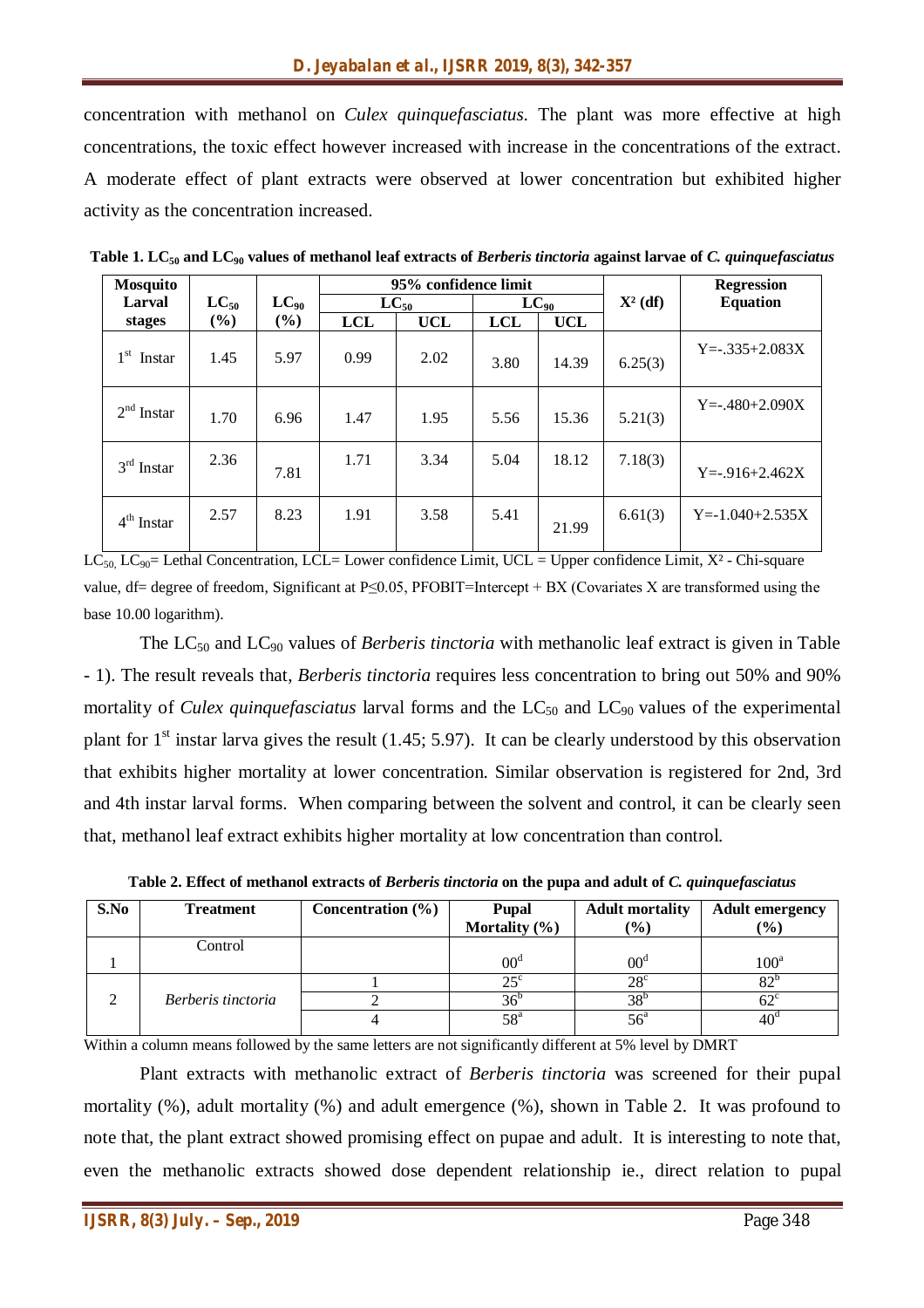mortality (%) and adult mortality (%) and indirect relationship with respect to adult emergence (%). Thus the following trend of mortality percentage was observed in pupae and adult at all stages of the selected plant within the experimental conditions showed remarkable result of dose response of increased mortality with increase in concentration of the extracts in the solvent.

Results of laboratory testing for plant extract of *Berberis tinctoria* was screened for adult repellency (%) and ovipositional deterrency (%). It was very interesting to note that in comparison with all our treated groups, methanolic extract showed the highest adult repellency (%) and ovipositional deterrency (%). In respect to adult repellency (%), *Berberis tinctoria* recorded the least activity among all the concentration (16%, 25% and 32%). Similar observation in respect to concentration gradient was observed for ovipositional deterrency (%) for methanolic extract (Table 3).

| S.No     | <b>Treatment</b>   | Concentration $(\% )$ | Adult repellency $(\% )$ | Ovipositional<br>deterrency $(\% )$ |
|----------|--------------------|-----------------------|--------------------------|-------------------------------------|
|          | Control            |                       | $00^{\circ}$             | $00^{\circ}$                        |
|          |                    |                       | $16^{\circ}$             | $25^{\circ}$                        |
| $\gamma$ | Berberis tinctoria |                       | $25^{\circ}$             | $36^{\circ}$                        |
|          |                    |                       | 22a                      | $52^{\circ}$                        |

**Table 3. Effect of methanol extracts on adult repellency and oviposition deterrency of** *C. quinquefasciatus*

Within a column means followed by the same letters are not significantly different at 5% level by DMRT

After the treatment of *Culex quinquefasciatus*, larvae were assessed for their duration. The plant with methanol extracts of *Berberis tinctoria* was screened in (Table 4). Summatively, it was observed that the larvae took more time to develop into pupae in all the treatments when compared to the untreated group control. At maximum concentration of 4% with all the solvent extracts of plants gave prolonged larval duration in all the instars compared with the control, the total developmental period was observed to be increased with increasing concentration of treatments. Dose – response relationship was determined for plants applied to *Culex quinquefasciatus*. Increase in the concentration of the extracts, increase in the developmental duration, which clearly reveals the dose – response relationship. The duration of larval instars and the total developmental time were prolonged. The possible reason could be a harmonic mimic, on the other hand we are not aware of the exact mechanism to reveal this effect. Hence forth, in our present study the application of plant extracts greatly affected the developmental duration at every concentration, which shows promising efficacy and delay in the growth of *Culex quinquefasciatus* which is a satisfying result for further study of these plants.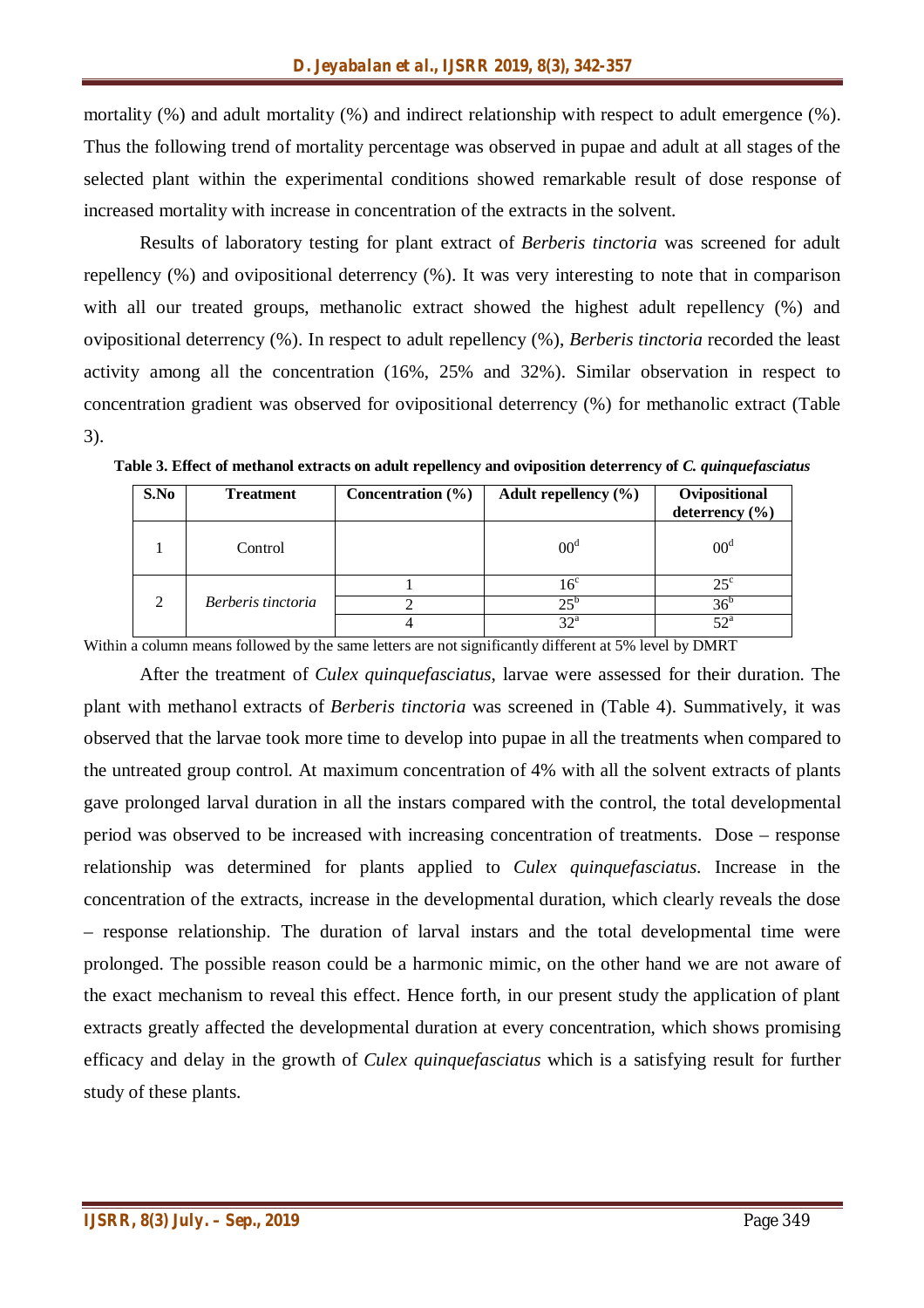| S.No | <b>Treatment</b>   | Concentration $(\% )$ | <b>Total larval duration (days)</b> |               |                    |                  |
|------|--------------------|-----------------------|-------------------------------------|---------------|--------------------|------------------|
|      |                    |                       | $1st$ instar                        | $2nd$ Instar  | $3rd$ Instar       | $4th$ Instar     |
|      | Control            |                       |                                     | 1.8           | 2.4                |                  |
|      |                    |                       | $1.5^{\circ}$                       | $2.5^{\circ}$ | $2.9^\circ$        | $3.4^{\circ}$    |
|      | Berberis tinctoria |                       | 3.6 <sup>a</sup>                    | $3.6^\circ$   | $4.2^{\circ}$      | $5.4^{\circ}$    |
|      |                    |                       | 3.8 <sup>a</sup>                    | $5.0^{\circ}$ | $5.2^{\mathrm{a}}$ | 6.0 <sup>a</sup> |

#### **Table 4. Larval duration of** *C. quinquefasciatus* **after the treatment of methanol extracts of** *Berberis tinctoria*

Within a column means followed by the same letters are not significant different at 5% level by DMRT.

The developmental metamorphosis for pupae and adult developmental duration (days) was recorded for the plants with methanol extracts of *Berberis tinctoria* (Table 5). Analysis of methanolic extract with total pupal duration (days) revealed the fact that *Berberis tinctoria* had lower total pupal duration of 6.2 at 4% treatment days. The observed results clarify that treated individuals took prolonged larval and pupal period when compared to control in our test group. Total larval duration increased and total adult duration decreased significantly with increased concentration among our treated individuals of *Culex quinquefasciatus*, exposure to plant extracts to treated groups exposed the gradual increase in pupal duration and decrease in adult longevity.

**Table 5. Pupal and adult duration of** *C. quinquefasciatus* **after the treatment of methanol extracts of** *Berberis* 

*tinctoria*

| S.No | <b>Treatment</b>   | Concentration $(\% )$<br><b>Total Pupal duration</b><br>(days) |               | <b>Total Adult duration</b><br>(days) |
|------|--------------------|----------------------------------------------------------------|---------------|---------------------------------------|
|      | Control            |                                                                |               | 71 <sup>a</sup>                       |
|      |                    |                                                                | $4.2^{\circ}$ | $58^{\circ}$                          |
|      | Berberis tinctoria |                                                                |               | $45^{\circ}$                          |
|      |                    |                                                                | ∠ ጎ¤          | $20^{\circ}$                          |

Within a column means followed by the same letters are not significant different at 5% level by DMRT

Action of methanol extracts of *Berberis tinctoria* on hatching of *Culex quinquefasciatus* eggs freshly laid were obtained from the general stock of mosquitoes and tested for their hatching ability in relation to the different concentrations of methanol extract of plant (Table 6). Percent hatch of eggs placed in control was 100 %, whereas at 1 %, 2% and 4% concentrations of methanol extracts of *Berberis tinctoria* was 75 %, 64 % and 50% respectively, this concentration shows promising decreased level of egg hatchability. It is also observed that the concentration increased the egg hatchability decreased in extracts of solvents within the experimental condition in agreement with methanol extract the level of egg hatchability was highly decreased significantly with increase in concentration (Table 6).

**Table 6. Effect of methanol extract on fecundity and egg hatchability of** *C. quinquefasciatus*

| S.No                                  | <b>Treatment</b> | Concentration $(\% )$ | Fecundity (No. of eggs) | Eggs hatchability $(\% )$ |
|---------------------------------------|------------------|-----------------------|-------------------------|---------------------------|
|                                       | Control          |                       | 204 <sup>a</sup>        | 100 <sup>a</sup>          |
|                                       |                  |                       | 190 <sup>t</sup>        | $75^{\rm b}$              |
| <i>Berberis tinctoria</i> $\boxed{2}$ |                  | $185^\circ$           | $64^\circ$              |                           |
|                                       |                  |                       | $182^\circ$             | $50^{\circ}$              |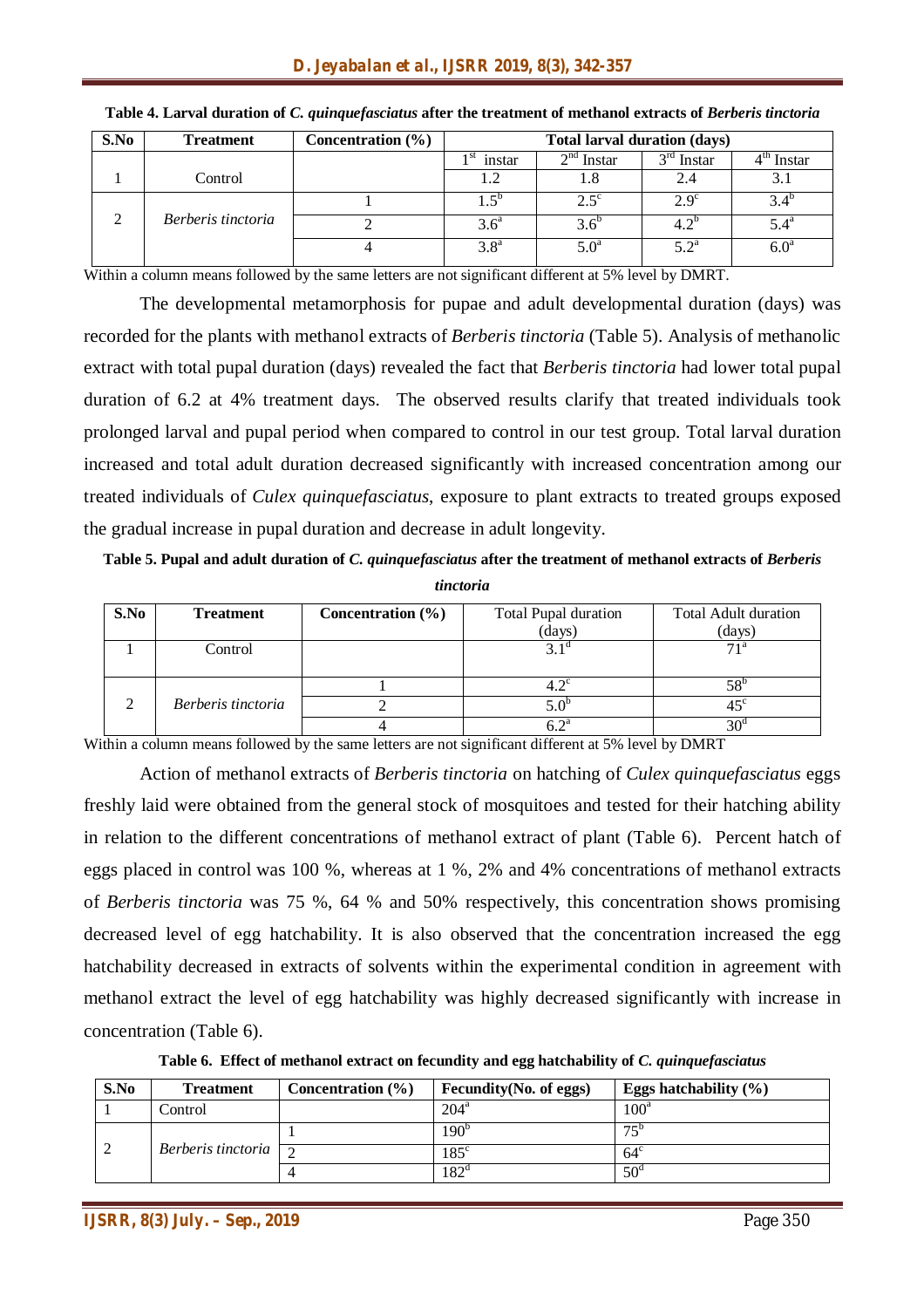Within a column means followed by the same letters are not significant different at 5% level by DMRT

The total number of eggs laid in ovitraps containing the given concentration of methanol extracts of plants was always less than the control. Adult fecundity also was marked decreased by the plant extracts treatment. Among the total number of eggs laid in control 204 was eggs were laid but in the treatments when placed with ovitraps with 1%, 2% and 4% methanol extracts of *Berberis tinctoria* with 190, 185, 182 respectively. The plant extracts drastically reduced the fecundity of females and only adults survived, whereas the adult emergence was also significantly low in our treatment groups when compared to the control subjected to experimental conditions.

In our present study, we enumerated the larval-pupal intermediate (%) of *Culex quinquefasciatus* with various increasing concentration (1%, 2% and 4%) of methanolic extracts of *Berberis tinctoria* represented data in table (Table 7), which showed that the larval-pupal intermediate was recorded in experimental concentration 1%, 2% and 4% concentration with values of 15, 23, and 34 respectively.

| Table 7. Effect of methanol extract of <i>Berberis tinctoria</i> on larval-pupal intermediate of <i>C. quinquefasciatus</i> |  |  |  |
|-----------------------------------------------------------------------------------------------------------------------------|--|--|--|
|                                                                                                                             |  |  |  |

| S.No | <b>Treatment</b>   | Concentration $(\% )$ | Larval- Pupal Intermediate (%) |
|------|--------------------|-----------------------|--------------------------------|
|      | Control            |                       | $00^{\rm o}$                   |
|      |                    |                       | $\epsilon$                     |
|      | Berberis tinctoria |                       |                                |
|      |                    |                       | 34 <sup>a</sup>                |

Within a column means followed by the same letters are not significantly different at 5% level by DMRT

#### **Discussion:**

*Culex quinquefasciatus* it breeds profusely in dirty water collection including stagnant drains, cesspools, septic tank with leaks, burrow pit and almost all organic polluted water collection. In optimum temperature and humidity the lifecycle will be completed in seven day passing through the egg, larval, pupal and adult stages. The house mosquito can transmit zoonotic disease that effects humans and wild and domestic animal such as lymphatic filariasis, avian malaria, encephalitis, western equine encephalitis and west Nile fever and may be a vector of a Zika virus, it causes infection through biting during blood meal.

Plant based products offers better solution to ever growing problem created by synthetic insecticides<sup>34</sup>. Unlike chemical larvicide which is based on a single active ingredient, botanical derived larvicide comprises of multiple active compounds which act concertedly. Therefore leaving little chance for the target insects to develop resistance<sup>35</sup>. Plants contain numerous chemicals, some of which are known for their medicinal and pesticidal properties<sup>36</sup>. Thus, in recent years, plant-based insecticides have become more and more popular. Unlike synthetic chemical insecticides, which have an adverse effect on the environment, phytochemical compounds are relatively safe<sup>37</sup>. There are more than 2000 plant species identified for producing secondary metabolites which is valuable in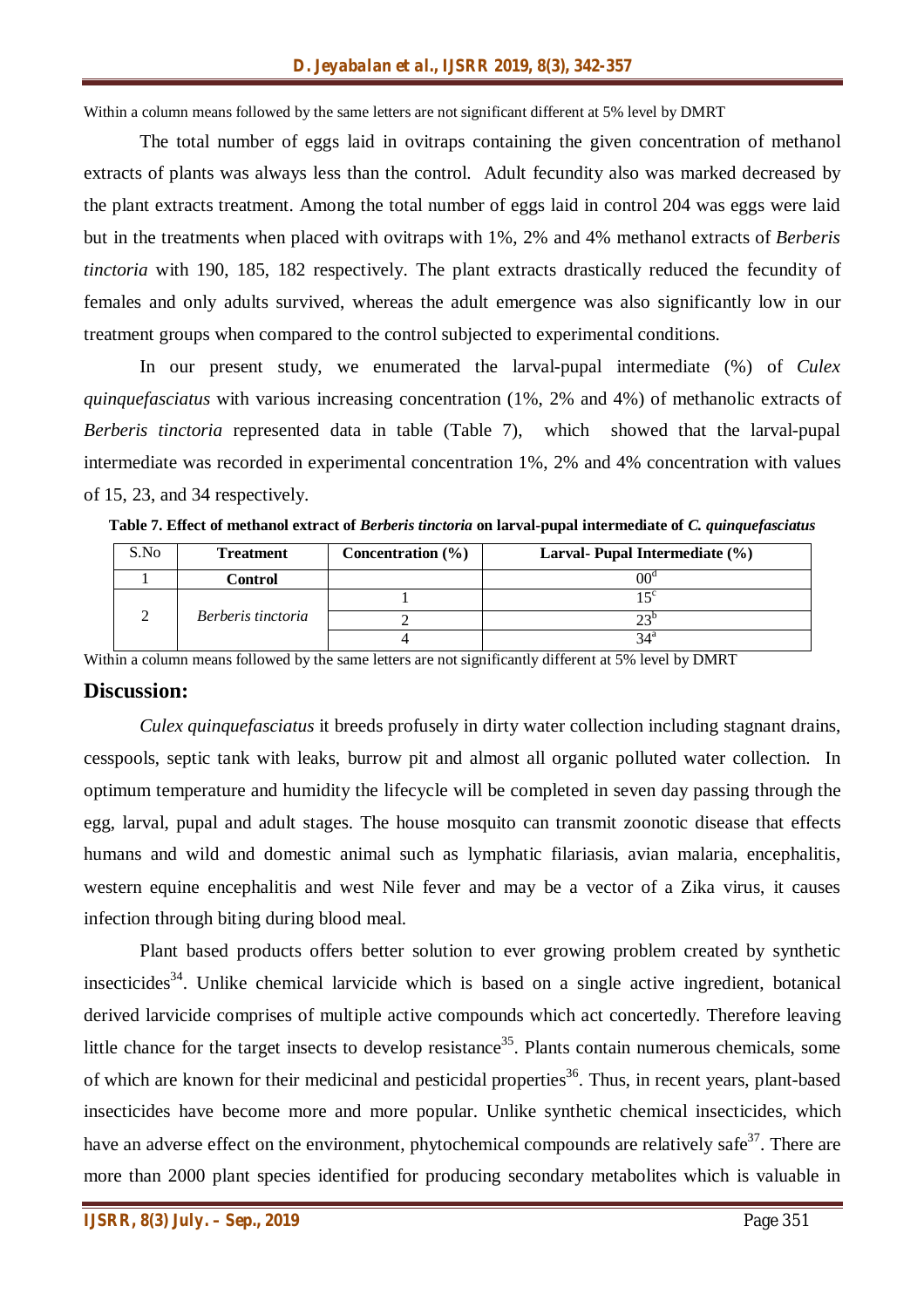biological pest control and from this number, 344 plant species have been reported to display mosquitocidal activities<sup>38</sup>.

Due to indiscriminate use of synthetic chemicals to control the mosquitoes in the natural habitats, they have developed strong resistance to almost all the chemicals that are available today. Moreover, chemical pesticides gradually altered the behavior of non-target organisms. Thus, in this context, the world scientific community intensively searching for the alternative mosquitocidal agent preferably from plants available in nature. Today, the environmental safety of an insecticide is considered to be of important milestone in the field of pest control in general and vector control programme in particular. An insecticide must not cause high mortality in target organisms in order to be acceptable<sup>39</sup>.

In the present study experimental results of methanol solvent extracts of *Berberis tinctoria* was accessed and revealed to be more toxic to immature stages of *Culex quinquefasciatus*. The early instar larvae were more vulnerable than the later ones and the pupae, which was not much affected by the solvent. This may be due to the non-feeding behavior of pupae, whereas the bio-pesticide enters the insect system through oral feeding and affects the gut and other organs. These results are also comparable to earlier reports of Murugan *et al.*<sup>40</sup> who have reported that the bio-larvicidal and pupicidal activity of *Acalypha alnifolia* against the I to IV instar larvae and pupae of *C. quinquefasciatus* mosquitoes with LC<sub>50</sub> value of I instar was 5.388%, II instar was 6.233%, III instar was 6.884%, IV instar was 8.594% and pupae was 10.073%. Further, Prathibha *et al.*<sup>41</sup> have reported the larvicidal efficacy of *Euodia ridleyi* against *C. quinquefasciatus*. Rawani *et al.*<sup>42</sup> established the larvicidal properties of crude extracts of *Carica papaya*, *Murraya paniculata* and *Cleistanthus collinus* against *C. quinquefasciatus* and suggested that the presence of many bioactive principles such as steroids, alkaloids, terpenoids, saponins, etc. which may be responsible for their biocontrol potentiality.

The mosquito larval control using larvicidal agents is a major component in the control of vector borne diseases. Plant as potential larvicides is considered as viable and preferred alternative in the control of the mosquito species at the community level. A large number of plant extracts have been reported to have mosquitocidal or repellent activities against mosquito vectors, but few plant products have shown practical utility for mosquito control<sup>43</sup>.

In the present study, all concentrations of plant extracts used exhibited repellency activity against *Culex quinquefasciatus* females. The present study indicates that the methanol extract of plant was more effective in exhibiting a repellency action against the mosquito tested compared to control. Many plant extracts and essential oils manifest repellency activity against different mosquito species. The present results are in accordance with results obtained by Sharma *et al.*<sup>44</sup>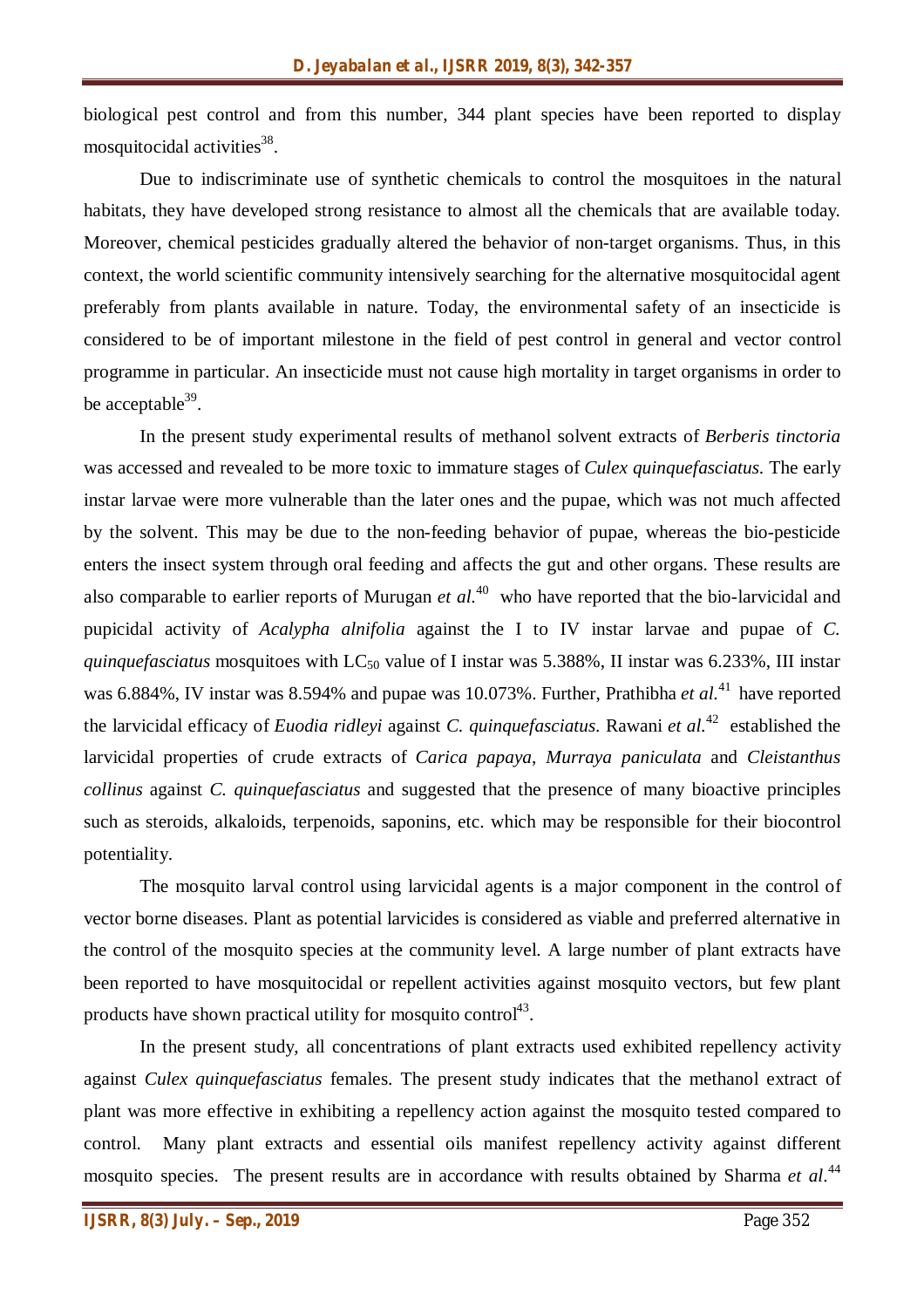using extracts from the seeds of *Azadirachta indica* against *Anopheles culicifacies* and *Culex quinquefasciatus*. Mansour *et al*. <sup>45</sup> testing different extracts from Nigella sativa seeds against *C. pipens*,.

In the present laboratory experiment observed that as the concentration increased the egg hatchability decreased in extracts of solvent within the experimental condition in agreement with methanol extract the level of egg hatchability was highly decreased significantly with increase in concentration. Similarly Rajkumar *et al*.<sup>46</sup> reported that the extract treated eggs exhibited an allayed hatchability and this may be due to the action of phytochemical present in the extract. The extract may inhibit the hatchability of the eggs by interfering with their chorion. It is evident from the present study that exposure of eggs of selected mosquitoes. Similar kind of observation was also noted earlier by several workers $46, 47$ .

In the present work, the larvicidal effect of a local medicinal plant of *Berberis tinctoria* was evaluated against the different larval stages of the most abundant mosquito species *Culex quinquefasciatus*. The treatment with this plant extracts at different concentrations show a toxic effect expressed high mortality to the controls. The search of natural products, specifically the plant extracts that can be used as products in mosquito control. Likewise, lethal concentration of aqueous extract (321.75 ppm) and silver nanoparticles (9.65 ppm) of *Berberis tinctoria* (Nilgiri barberry) leaf which killed 50% of 4th instar *Aedes albopictus* larvae were found to be safe against *Tx. splendens* larvae and *Mesocyclops thermocyclopoides* (copepod) larvae<sup>48</sup>.

The present investigation revealed that methanolic leaf extract of *Berberis tinctoria* possesses remarkable ovicidal and development effects against *Culex quinquefasciatus* mosquitoes. The above mentioned plant has mosquito larval control agents. Researches demonstrated that these mosquitoes larvicidal are cost effective to its easily available raw material, while the inorganic insecticides are expensive and environmentally hazardous. Hence, the natural products are novel potent drug generally preferred for control of mosquito due to their environmentally safe, inexpensive and biogradable nature. These results could encourage the search for new active natural compounds offering an alternative to synthetic insecticides from other medicinal plant. Theses extracts are inexpensive, easy to handle and safer products for the control of mosquito in immature and mature stages.

#### **REFERENCES:**

1. World Health Organization. Guidelines for efficacy testing of mosquito repellents for human skin In : Control of neglected tropical diseases, WHO pesticide evaluation scheme, World Health Organization, Geneva, Switzerland, 2009; 1-30.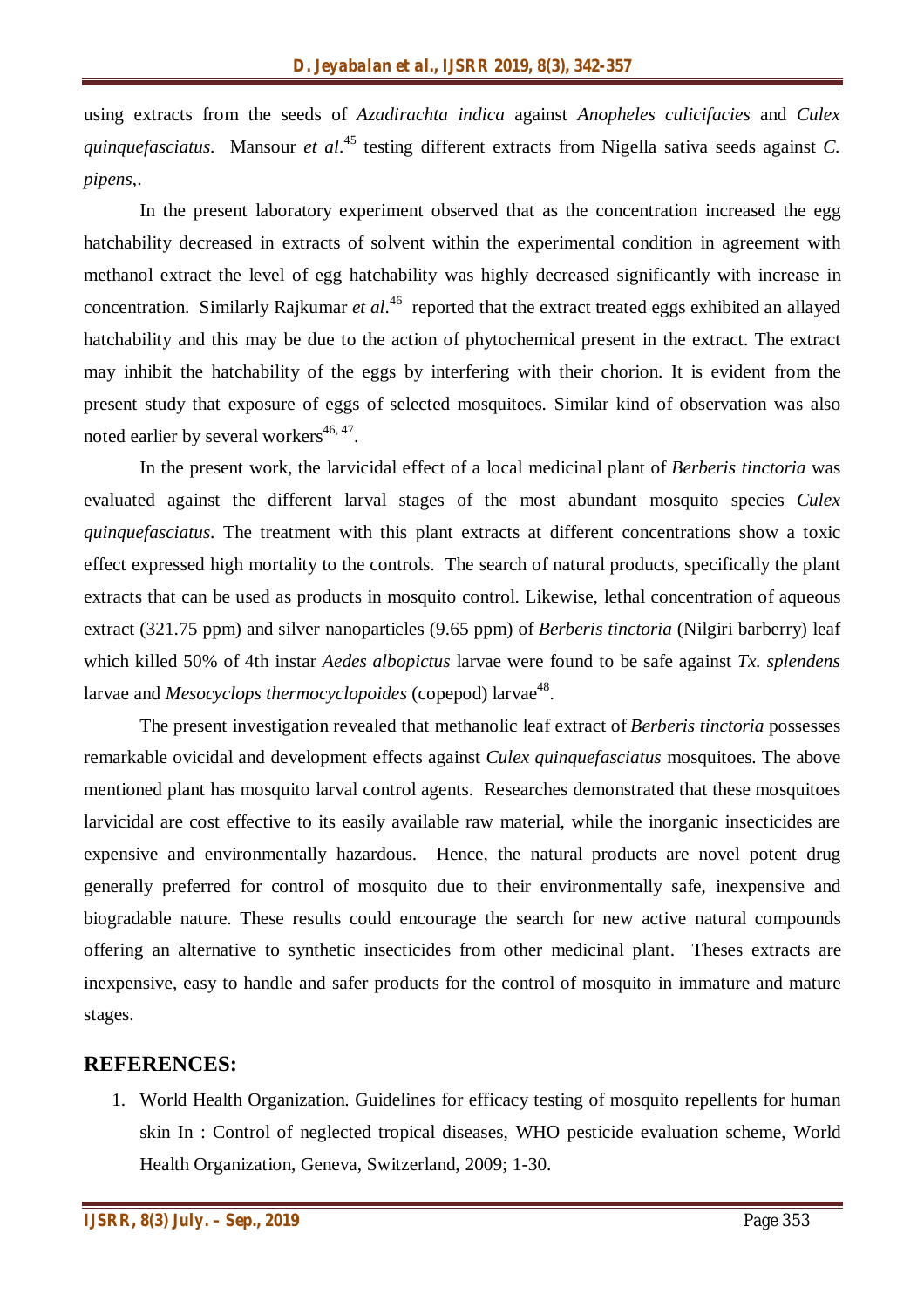- 2. World Health Organization. Malaria. Factsheet No. 94. Geneva, 2010; 1-177.
- 3. Samuel T, Jayakumar M, William SJ. *Culex* mosquito: An overview. In: Defeating the public enemy, the mosquito. *A real challenge Loyola Publications*: Chennai, 2007; 95-116.
- 4. Holder P. The mosquitoes of New Zealand and their animal disease significance. *Surveillance*, 1999; 26(4): 12-15.
- 5. Bhattacharya S, Basu P. The southern house mosquito *Culex quinquefasciatus*: profile of a smart vector. *J Entomol Zool Stud*. 2016; 4(2): 73-81.
- 6. Lotfy WM. Climate change and epidemiology of human parasitosis in Egypt: a review. *J Adv Res*; 2014; 5 (6): 607-13.
- 7. Ghosh A, Mukherjee S, Dutta T et al. Community perceptions regarding mosquito borne diseases in some selected localitities of Bankura, a peri-urban area of West Bengal, India. *J.Mosq Res.,* 2013; *3*(7): 54-7.
- 8. Gericke A., Govere J, Durheim D. Insecticide susceptibility in the South African malaria mosquito *Anopheles arabiensis* (Diptera: Culicidae). *S Afr J Sci*. 2002; 98(3-4): 205-8.
- 9. Shivakumar MS, Srinivasan R, Natarajan D. Larvicidal potential of some Indian medicinal plant extracts against *Aedes aegypti*. *Asian Journal of Pharmaceutical and Clinical Research*. 2013; 6(3): 77-80.
- 10. Elimam AM, Elmalik KH, Ali FS. Efficacy of leaves extract of *Calotropis procera* Ait. (Asclepiadaceae) in controlling *Anopheles arabiensis* and *Culex quinquefasciatus* mosquitoes. Saudi. *J Biol. Sci*. 2009; 16:95-100.
- 11. Moore SJ, Lenglet A, Hill N. Plant-Based Insect Repellents. In: Insect Repellents: Principles methods, and use. *Boca Raton Florida*: CRC Press. 2006; pp 1-475.
- 12. Van der Hoek W, Konradsen F, Dijkstra DS et al. Risk factors for malaria: a micro epidemiological study in a village in Sri Lanka. *Trans R Soc Trop Med Hyg*, 1998; 92: 265- 269.
- 13. Lee HS. Pesticidal constituents derived from Piperaceae fruits. *Agric Chem Biotechnol* . 2005; 48: 65-74.
- 14. Hallem EA., Nicole Fox A., Zwiebel LJ et al. Olfaction: mosquito receptor for human-sweat odorant. *Nature,* 2004; 427: 212-213.
- 15. Lee SE, Lee BH, Choi WS et al. Fumigant toxicity of volatile natural products from Korean spices and medicinal plants towards the rice weevil, *Sitophilus oryzae*. *Pest Manage Sci*. 2001; 57: 548-553.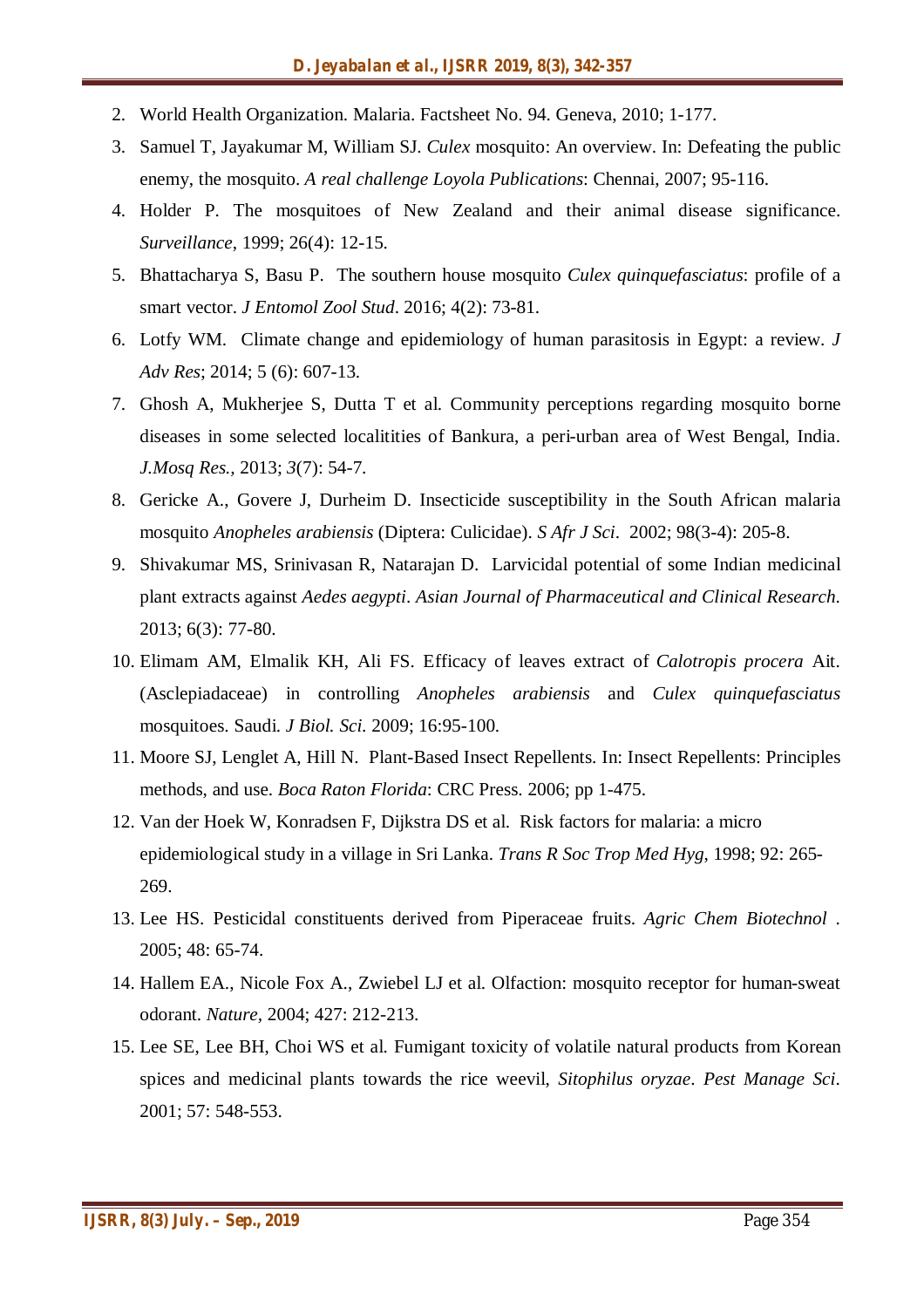- 16. Chakraborty A, Chatterjee S. Studies on the fitness components and comparative oviposition preferences of *Aedes albopictus* in various larval microhabitats of Burdwan, West Bengal. *Int J Mosq Res*. 2015; 2(3):156-60.
- 17. Hwang YS, Kramer WL, Mulla MS. Oviposition attractants and repellents of mosquitoes. *J Chem Ecol*. 1980; 6(1): 71-80.
- 18. Aurelie FDG, Ascension NM, Gabriel TH. et al. Chemical composition and ovicidal, larvicidal and pupicidal activity of *Ocimum basilicum* essential oil against *Anopheles gambiae*. (Diptera: Culicidae). *Eur J Med Plants*. 2016; 16: 1-13.
- 19. Aruna P, Murugan K, Priya A. et al. Larvicidal, pupicidal and repellent activities of *Gaultheria* oil (Plantae: Ericaceae) against the filarial vector, *Culex quinquefasciatus* (Insecta: Diptera: Culicidae). J Entomol Zool Stud. 2014; 2 (4): 290-294.
- 20. Al-Sarar AS. Chemical composition, adulticidal and repellent activity of essential oils from *Mentha longifolia* L. and Lavandula dentata L. against *Culex pipiens* L. J Plant Prot Path, *Monsoura Univ*. 2014; 5(7): 817-26.
- 21. Aguiar RW, Dos Santos SF, Da Silva Morgado F et al. Insecticidal and repellent activity of *Siparuna guianensis* Aubl. (Negramina) against *Aedes aegypti* and *Culex quinquefasciatus*. *PLos One.* 2015; 10 (2): 1-14.
- 22. Harvertz DS, Curtins TJ. Reproductive behaviour of *Aedes aegypti* sub-lethally exposed to DDT. *J.of Medical Entomol*. 1967; 4: 143-145.
- 23. Paluch G, Bartholomay L, Coats J. Mosquito repellents: A review of chemical structure diversity and olfaction. *Pest Manag. Sci*. 2010; 66: 925–935.
- 24. Bacot A, Talbot G. The comparative effectiveness of certain calcifuges under laboratory conditions. *Parasitology*, 1919; 11:221–236.
- 25. Bunker C, Hirschfelder A. Mosquito repellents. *Am. J. Trop. Med. Hygiene*. 1925; 5: 359– 383.
- 26. Govindarajan M. Chemical composition and larvicidal activity of leaf essential oil from *Clausena anisata* (Wild.) Hook. F. ex Benth (Rutaceae) against three mosquito species. *Asian Pacific Journal of Tropical Medicine*. 2010; 3(11):874-877.
- 27. Sukumar K, Perich MJ, Boombar LR. Botanical derivatives in mosquito control: A review. *J Am Mosq Control Assoc*. 1991; 7: 210-237.
- 28. Bagavan A, Rahuman A A, Kamaraj C et al Larvicidal activity of saponin from Achyranthes aspera against *Aedes aegypti* and *Culex quinquefasciatus* (Diptera: Culicidae). *Parasitol Res*. 2008; 103(1):223-229.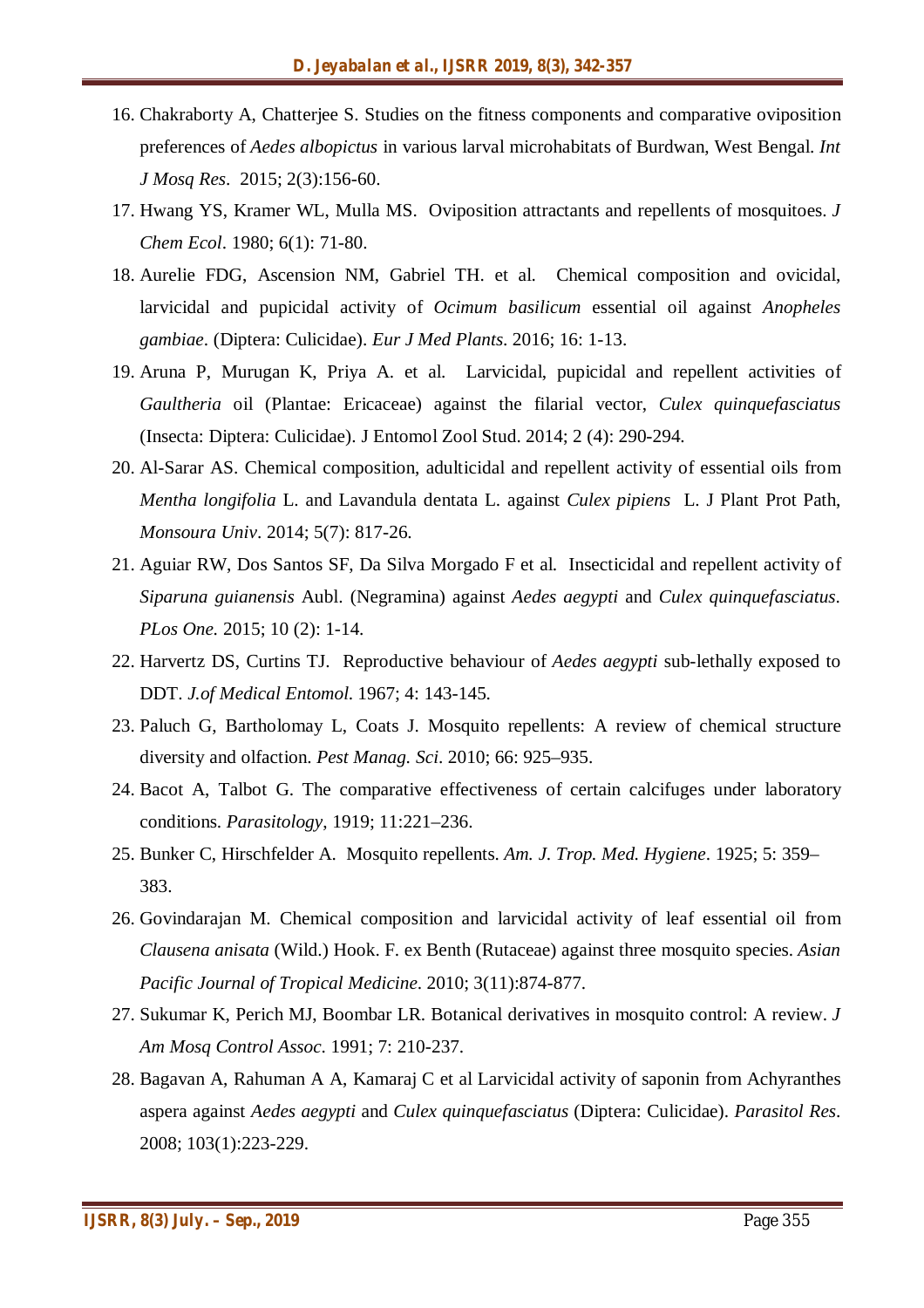- 29. Murugan K, Jeyabalan D. Mosquitocidal effect of certain plant extracts on *Anopheles stephensi*, *Curr. Science.* 1999; 76(5): 631 – 633.
- 30. Abbott WS. A method of computing the effectiveness of insecticides, *J. Eco. Ento*. 1925; 18:  $265 - 267.$
- 31. Sharma RN, Gupta AS, Patwardhan SA et al. Bioactivity of lamiaceae plants against insects. *Indian. J. Exp. Biol*.1992; 30: 244 – 246.
- 32. WHO Report of the WHO informal consultation on the evaluation and testing of insecticides. *WHO, Geneva,* 1996; 9: 32-36*.*
- 33. Duncan DB. () Multiple range and multiple 'F' tests. *Biometrics*. 1955; 11: 1–42.
- 34. Choochote W, Kanjanapothi D, Panthong A et al. Larvicidal, adulticidal, and repellent effects of *Kaempferia galanga*. Southeast Asian Journal of Tropical Medicine and Public Health. 1999; 30:470-476.
- 35. Monzon RB, Alvior JP, Luczon LL et al. Larvicidal potential of five Philippines plants against *Aedes aegypti* (Linnaeus) and *Culex quinquefasciatus* (Say). Southeast Asian Journal of Tropical Medicine and Public Health*.* 1994; 25:755-759.
- 36. Ghosh A, Chowdhury N, Chandra G. Plant extracts as potential mosquito larvicides. *Indian Journal of Medical Research.* 2012; 135: 581–598.
- 37. Ghosh A, Chowdhury N, Chandra G. Laboratory evaluation of a phytosteroid compound of mature leaves of Day Jasmine (Solanaceae: Solanales) against larvae of *Culex quinquefasciatus* (Diptera: Culicidae) and nontarget organisms. *Parasitology Research*, 2008; 103:271-277.
- 38. Remia KM, Logaswamy S. Larvicidal efficacy of leaf extract of two botanicals against the mosquito vector *Aedes aegypti* (Diptera: Culicidae). *Indian Journal of Natural Products and Resources*; 2009; 1: 208-212.
- 39. Kabaru JM, Gichia L. Insecticidal activity of extracts derived from different parts of the mangrove tree *Rhizophora mucronata* (Rhizophoraceae) Lam. against three arthropods. *African J Sc Tech*. 2001; 2(2): 44-49.
- 40. Murugan K, Mahesh kumar P, Kovendan K et al. Larvicidal, pupicidal, repellent and adulticidal activity of *Citrus sinensis* orange peel extract against *Anopheles stephensi, Aedes aegypti* and *Culex quinquefasciatus* (Diptera: Culicidae). *Parasitol. Res.,* 2012; 111: 1757 – 1769.
- 41. Prathibha KP, Raghavendra BS, Vijayan VA et al. Evaluation of larvicidal effect of *Euodia ridleyi*, Hoch, leaf extract against three mosquito species at Mysore. *Int. Biol. Sci. Eng.,* 2011;  $2(01): 106 - 10.$